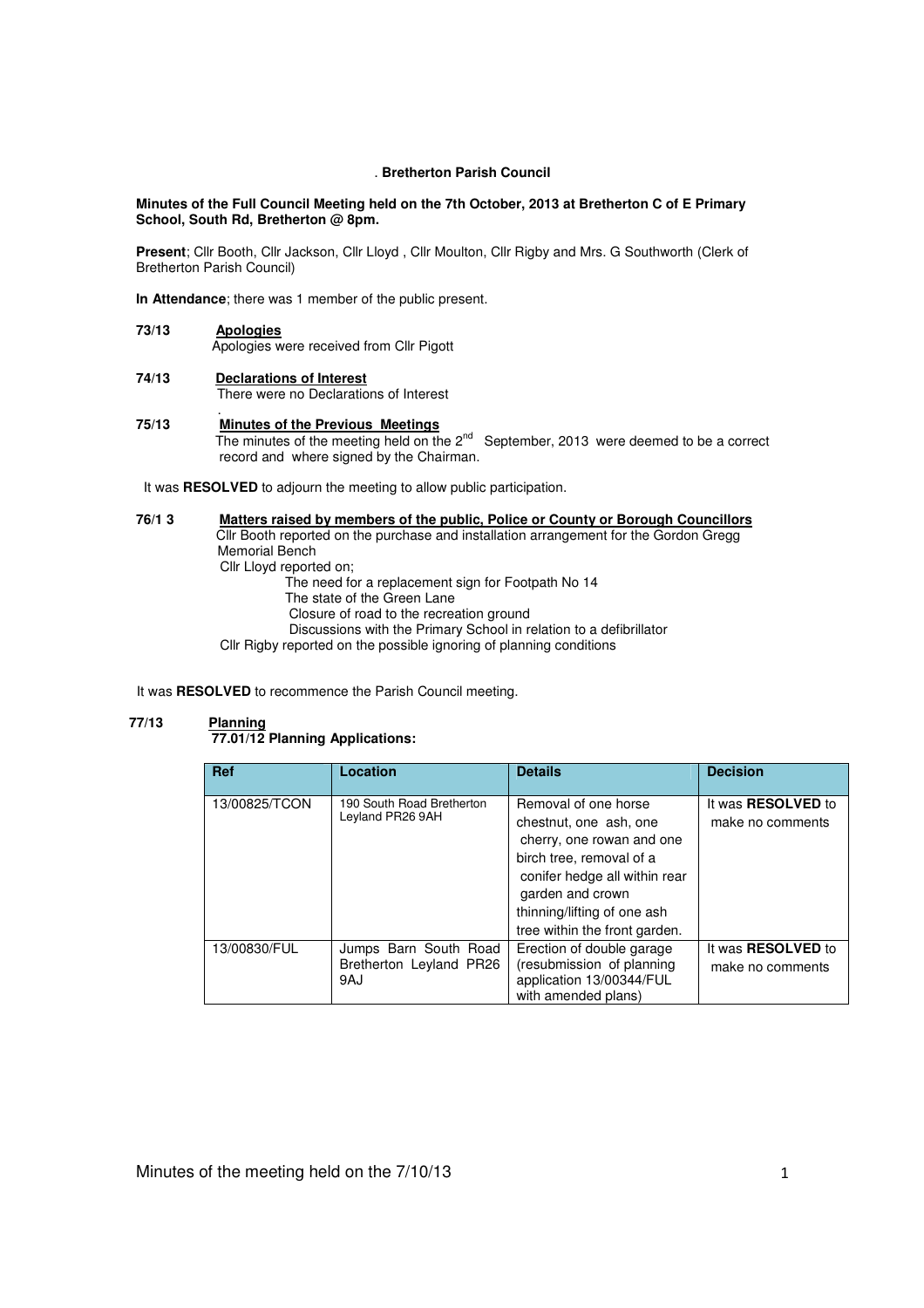# **77.02/13 Decisions Made:**

## It was **RESOLVED** to note the following Planning Decisions

| <b>Ref</b>    | Location                                               | <b>Details</b>                                                                                                                                                                                                                                                                                                                     | <b>Decision</b>      |  |
|---------------|--------------------------------------------------------|------------------------------------------------------------------------------------------------------------------------------------------------------------------------------------------------------------------------------------------------------------------------------------------------------------------------------------|----------------------|--|
| 13/00553/MNMA | Leet House Back Lane                                   | Non Material Amendment to                                                                                                                                                                                                                                                                                                          | Minor Non-Material   |  |
|               | Bretherton Leyland PR26<br>9BE                         | consent granted under<br>application ref: 12/00903/FUL                                                                                                                                                                                                                                                                             | Amendment Accepted   |  |
| 13/00083/FUL  | Land Between Sollom                                    | Change of use of land to                                                                                                                                                                                                                                                                                                           | Permit Full Planning |  |
|               | Lane & The River<br>Douglas Accessed From<br>Eyes Lane | fishing lakes (including the<br>enlargement of the southern<br>existing lake) and car parking<br>for anglers, including<br>upgrading of access, creation<br>of eco WC facilities, equipment<br>storage containers, fishing<br>platforms and pegs and<br>extended track (resubmission<br>of withdrawn application<br>12/01107/FUL). | Permission           |  |
| 13/00663/FUL  | 3 Bamfords Fold                                        | Erection of single storey rear                                                                                                                                                                                                                                                                                                     | Permit Full Planning |  |
|               | Bretherton Leyland PR26<br>9AL                         | extension and single storey<br>front extension                                                                                                                                                                                                                                                                                     | Permission           |  |

#### **78 /13 Finance 78.01/13 Payment**

It was **RESOLVED** to pay the following invoices. The invoices having been inspected/authorized by Cllr Lloyd and Cllr Rigby

| <b>Cheque</b><br>No. | Recipient                       | <b>Description</b>                      | Amount   |
|----------------------|---------------------------------|-----------------------------------------|----------|
| 1272                 | Glenys Southworth               | September Salary and Back pay           | 156-99   |
| 1273                 | Glenys Southworth               | September Expenses                      | 42.00    |
| 1274                 | McAvoy Group Ltd                | New Bowling Club House                  | 55979-00 |
| 1275                 | Countrywide Grounds Maintenance | Grounds Maintenance during<br>September | 238-50   |

# **78.02/13 Monitoring Statement**

 It was **RESOLVED** that monitoring statement for the period to the 30/9/13 be approved and the Chairman signed the statement on behalf of the Parish Council

### **79/13 Lancashire Fire and Rescue Service. Consultation of the Emergency Cover Review.**

It was RESOLVED to support the proposals contained in the consultation document

#### **80/13 Chorley Borough Council Liaison Meeting on the 16/10/13**

It was **RESOLVED** that the Parish Council be represented by Cllr Lloyd

#### **81/13 Best Kept Village Competition**

It was **RESOLVED** to note the results and that the Parish Council be represented by Cllr Lloyd at the Certificate presentation ceremony